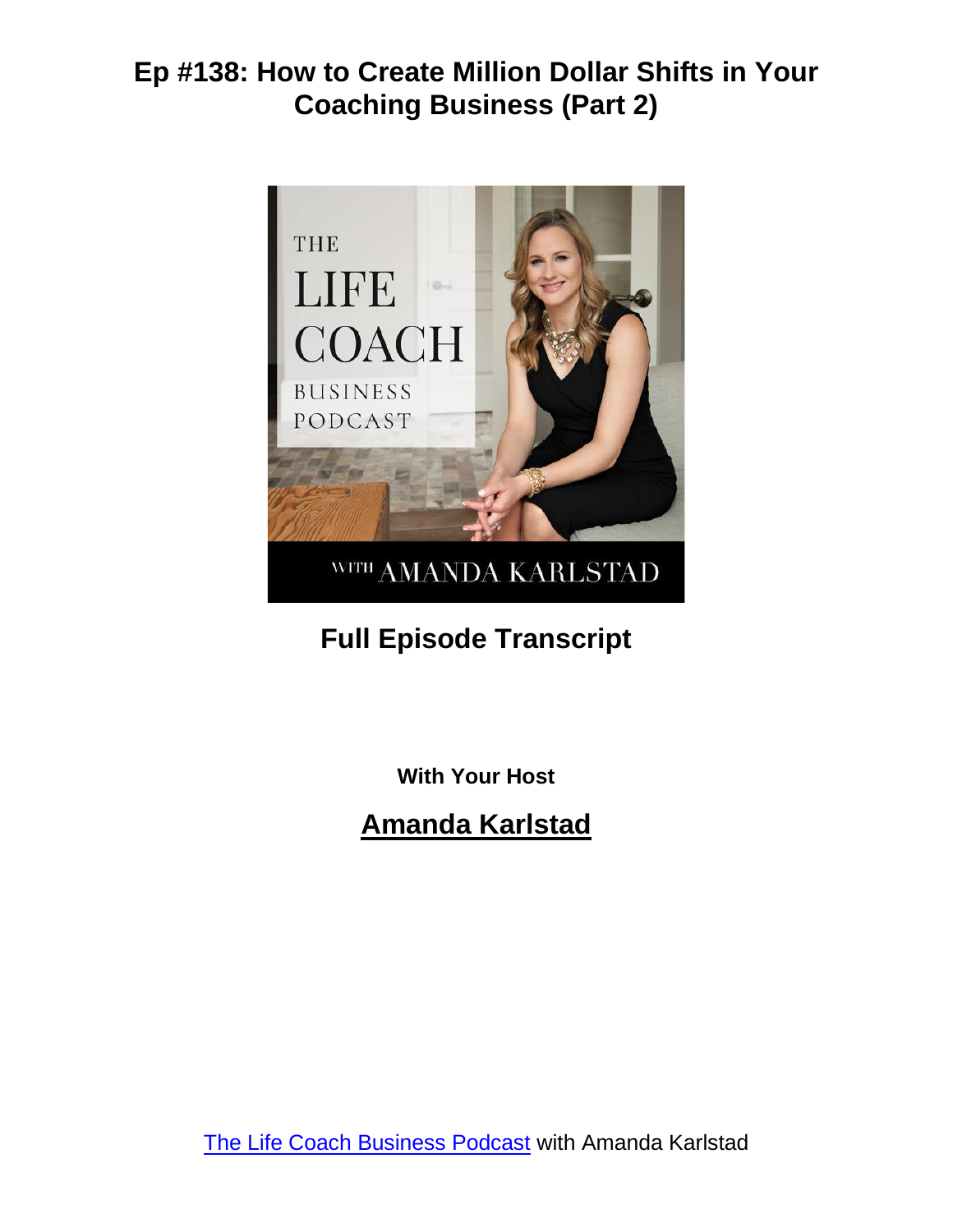You are listening to *The Life Coach Business Podcast* with Amanda Karlstad episode number 138.

Welcome to *The Life Coach Business Podcast*, a show for coaches who are ready to up-level their business and take their impact, leadership, and results to a whole new level. If you're ready to start taking powerful action and become the leader your business needs in order to grow and thrive, this show is for you. I'm your host, Amanda Karlstad, certified life and business coach, and entrepreneurial leadership expert. Now, let's get down to business.

Hello and welcome everyone. I hope you are doing amazing wherever you're tuning in from. So glad to have you here today. I have a really great episode for all of you. Today's episode is the second episode in the series that I'm bringing to you called How to Create Million Dollar Shifts in Your Coaching Business.

I'm so excited about today's episode and to be bringing you this series because my intention is to bring you a ton of value in this series, both from a tactical standpoint but also from a mindset standpoint. So what I'm sharing in this series is really, really important for all of you listening who desire to grow and scale a successful coaching business. So the shifts and the teaching that I am bringing you in this series is really a combination of my own personal journey of scaling my own business and also from being able to help now so many clients to grow and scale their practices as well.

Before we dive into today's episode, I just want to quickly remind you that if you have a goal to grow and scale your coaching business and you want to take your business to multiple six figures or beyond this year, or even if you're looking to grow to your first 100,000 in your business, I want to remind you that now is the time to take action. Now is the time to apply to my High Level Mastermind.

If you're at that six figure mark or you're trending close to that in your business, I want to invite you to apply to my High Level Mastermind where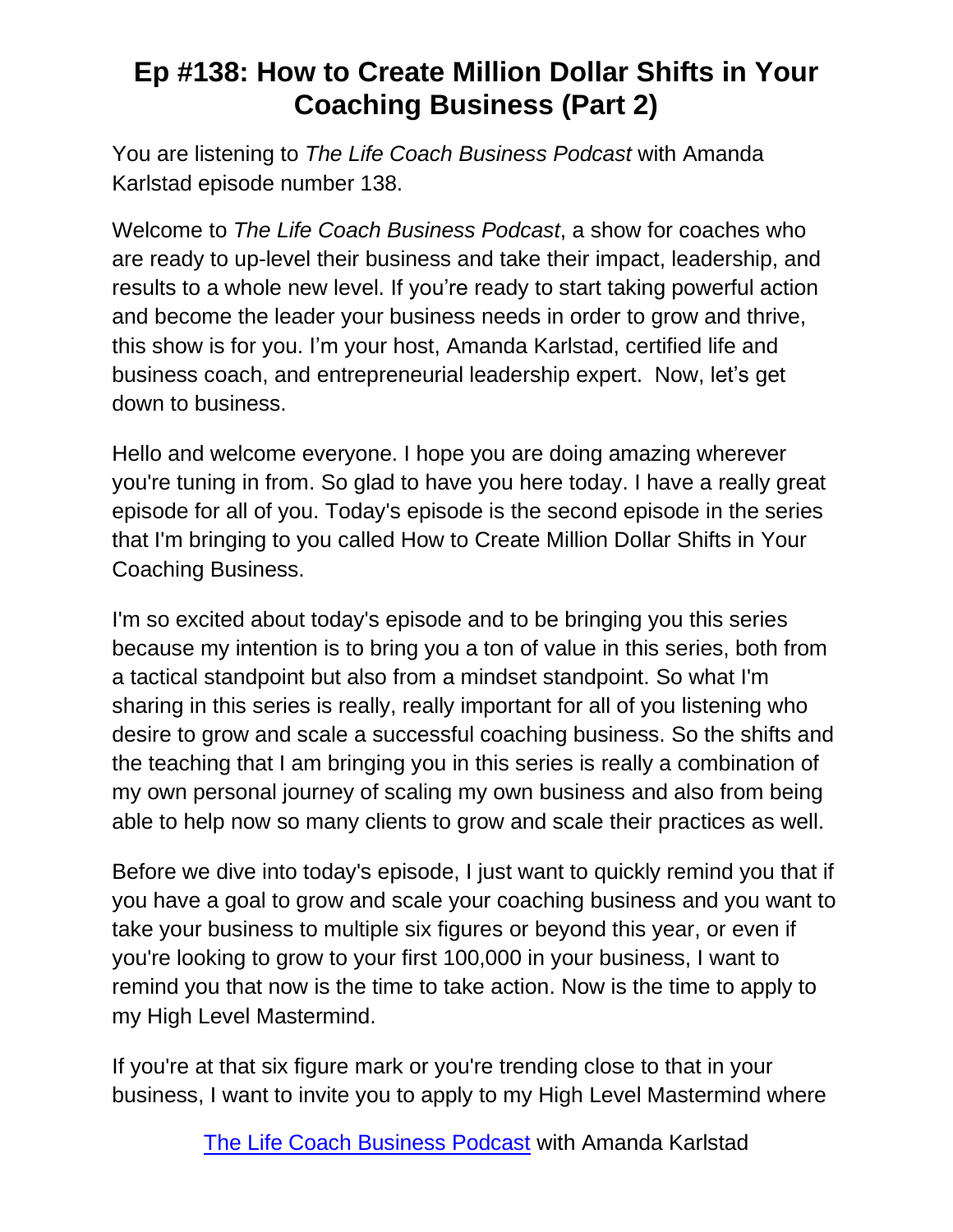we take everything to the next level, where we build the foundation of your million dollar plus business. If you've hit that 100k mark or you're trending towards that, the truth is that this process, this program, will help you scale your business and take it to, again, that multiple six figure mark and well beyond.

This is where we put all of the systems, all of the strategy, where you will have expert support in taking your business from where you are to that multiple six figure mark and beyond. So we have clients in this program that right now are scaling their businesses to that million dollar mark or to that 500k mark, to that 250k mark.

So depending on where you're at this program, this process, and the high level of support will help you take everything to the next level. I would love for you to join us. We'll link up the application in the show notes, and I would highly encourage you to apply as spaces are limited.

For those of you that are looking to take your business to your first six figures, and you've been working with clients on a one-on-one basis, and you've had some success in your business, but you also know that you're capable of so much more and you're ready to take things to the next level as well. Then I want to invite you to apply to the upcoming cohort of the Mastermind.

This is my signature business accelerator program that's designed for coaches who are looking to grow to their first 100k or beyond in the most accelerated way, it's truly the foundation that you need. If you're a coach and even if you're already working with clients, this program is everything you need to take things to the next level.

You can find the link as well in the show notes where you can apply. I'd also encourage you to take action and apply and get that in as spots as well are limited in this program because of the very high level of support that is offered. I can't wait to see you on the inside and to show you what's possible for this year.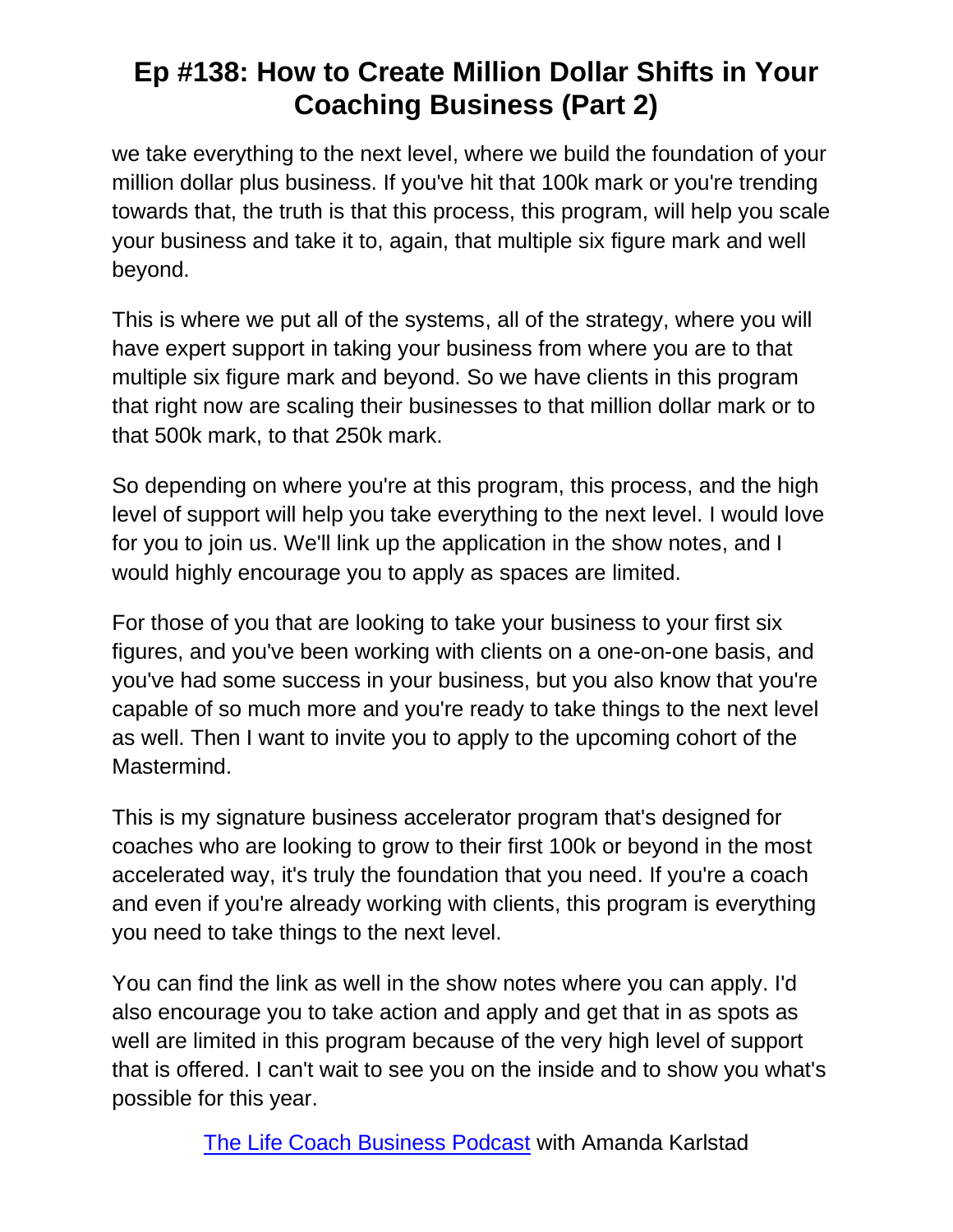All right. Let's talk about how to create million dollar shifts in your coaching business. So in last week's episode, in part one of this series, I talked about the importance of clarity. I talked about in-depth the importance of clarity in all areas of your business. So if there's one thing that I see that holds so many coaches back from achieving the level of success that they truly want, it's typically because they have a lack of clarity in either one or in many areas of the business.

So I'd highly recommend that if you haven't yet listened to that episode that you go back and you listen to that episode because it's vitally important to your success as a coach. But today I want to talk about something a little bit different. I want to talk about what happens after you have gained that clarity and what really comes next in the process.

So once you've achieved what I call that million dollar clarity, that full clarity in all areas of your business, what happens from there is it really becomes about taking that vision, that clear, solid vision that you now have. It's building the strategy around that. It's your plan of action to be able to bring that vision to reality.

One of the things that I hear most often from coaches that I work with, and as I look at really the industry in general, is the question of how do I make all of this happen? How do I bring all of this to life? How do I grow my business to that level? How do I transition from one-on-one coaching into group coaching?

Or how do I feel my one-on-one practice? Or how do I fill my group coaching program? How do I find the right clients? How do I attract the right clients to my business? How do I market my business? How do I bring in clients beyond just posting on social media every day? And so on and so forth. So these are all questions that I know so many of you are asking.

So I want to really dive into that today and share with you all some really important strategies, some really important shifts that you will need to make in order to do that. In my observation for many coaches when it comes to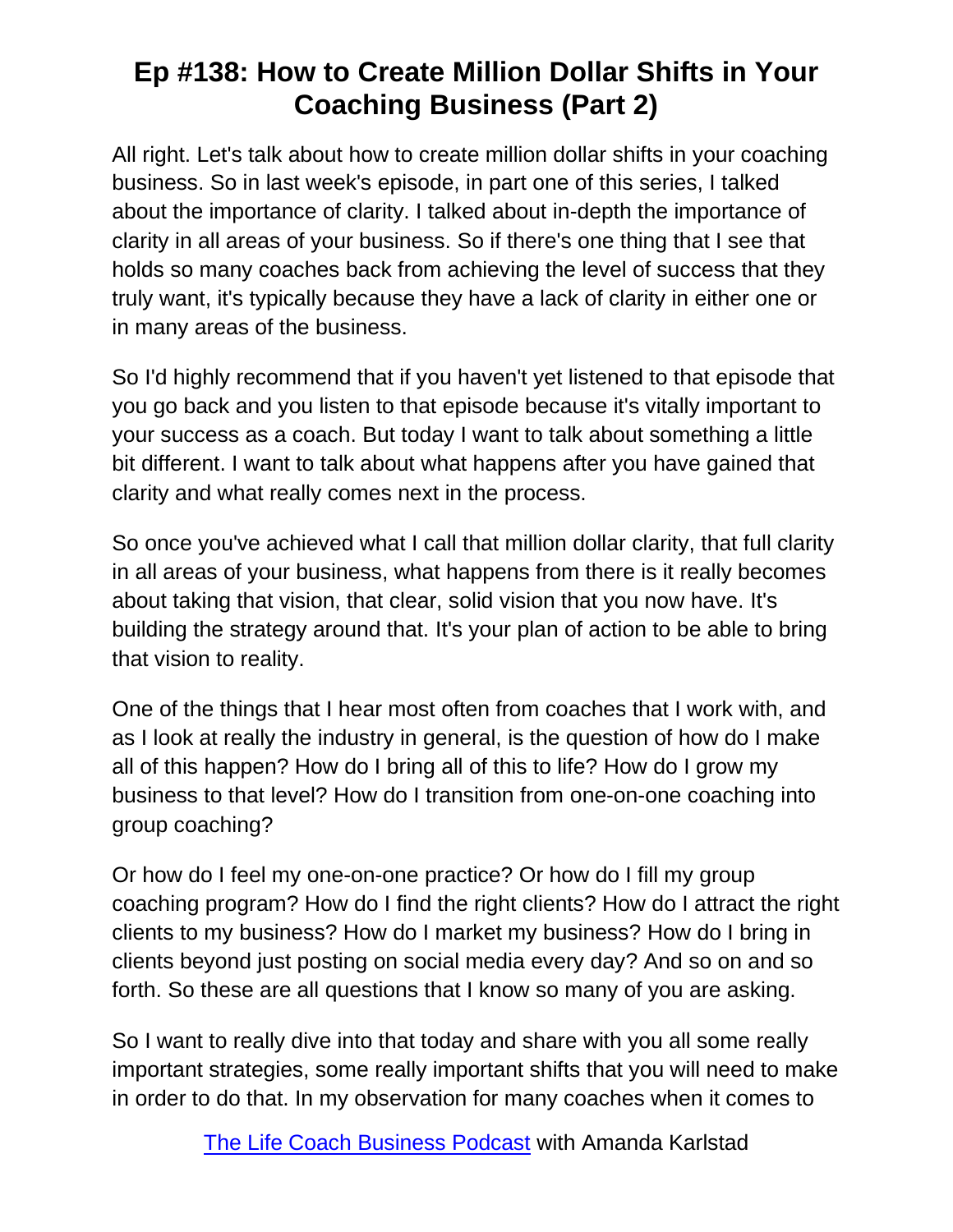the how, I would say that the majority of coaches, this is where they get stuck. This is where they have a hard time moving forward because of not being sure how to do that, how to bring their vision to life, how to take things to the next level, not knowing how to actually build the business or how to actually scale the business.

So I know for many of you listening that where you're at right now in your journey you may be questioning how do I really grow my business to 100k? Or how do I really scale my business to that 250k or 500k or million dollar mark and beyond?

What I want to say here is that no matter where you're at when it comes to the how, I want you to know that for all of you it will look slightly different. With that, and I've learned this through my own journey and now helping so many clients through the same process, is that even when there are differences in the how and how this might look for you versus someone else, what I've also learned is that there are certain elements. There are certain key aspects in the business that must be present, that must be implemented, that must be happening in order for the business to grow.

So this is why the process that I have developed inside of my programs and that I take all of my clients through is a complete process in that we are addressing all of the different aspects of the business .Where we're addressing all of the different elements that have to be in place in order to successfully grow the business to that first six figures. Or if you're at a place where you're scaling your business to that multiple six figures and beyond, these things must be happening.

So I want to share with you some really important shifts today. The first shift that must happen if you want to grow or scale your business to a million dollars or more per year in annual revenue is that you must shift and learn to operate from a long term perspective. You have to be operating from the lens that you're playing the long game. I find that this is something that can be very challenging.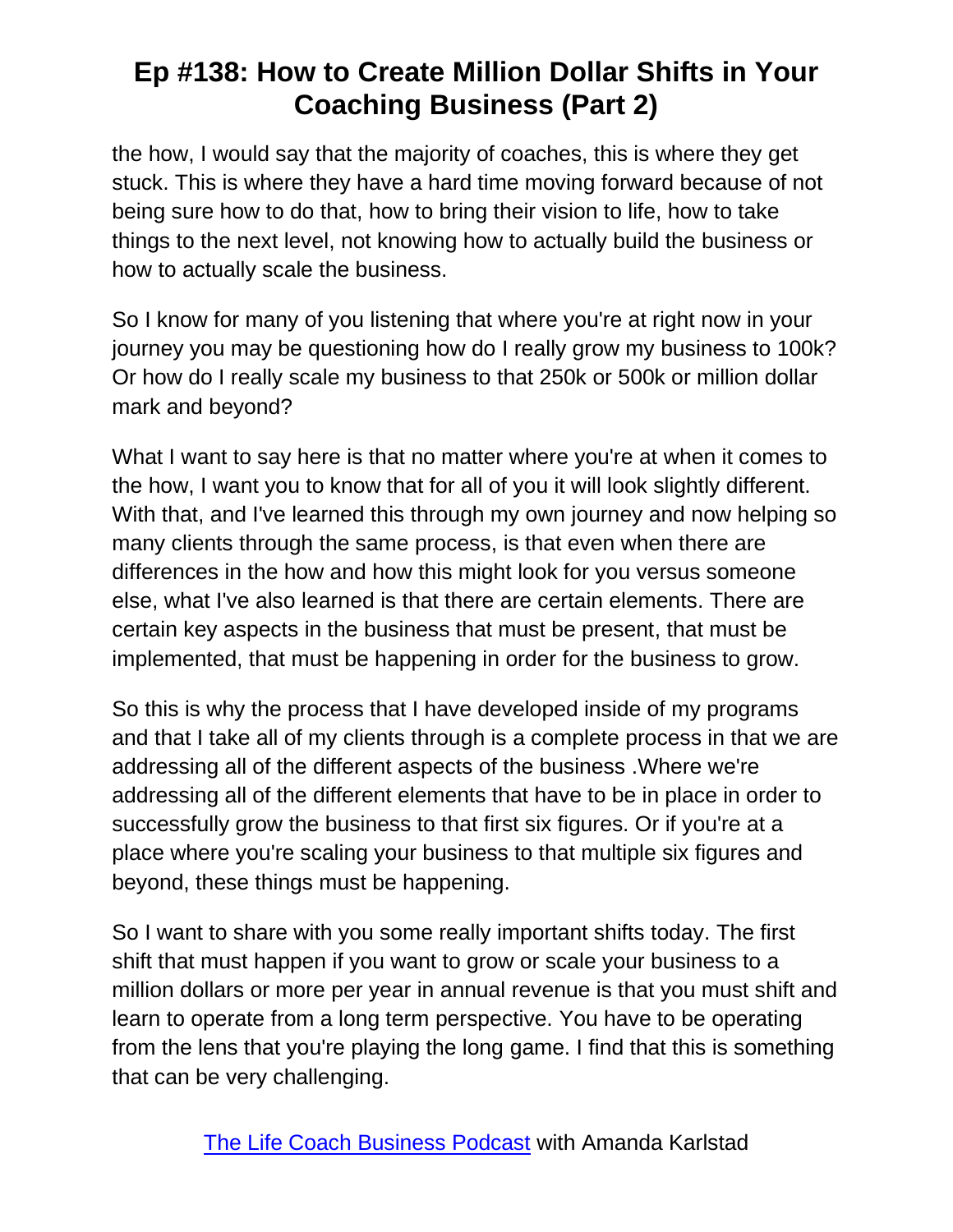The reason it can be so challenging is because as a society, as a species, we're really conditioned to strive for instant gratification. We live in a society where there's instant gratification everywhere that we look. So when it comes to growing and scaling the business and operating from that lens and shifting into the lens of that long term perspective, it can be very, very challenging.

I will also say that part of this shift requires that you let go of all of the bright, shiny objects. What this actually means is that you're doing the tedious work. You're doing the boring work. You're doing the unexciting work that you probably don't want to be doing or maybe you weren't even sure how to do in the first place. It's doing the work that maybe right now you're even thinking, "Yeah, I should be doing that, but I'm putting it off for different reasons." Or maybe you're waiting for the right time. Or maybe you're even debating whether or not you need to do it.

So in so many cases I see that for so many coaches because you don't have clarity on all aspects of your business and because you haven't made the shifts that we're talking about today. In so many cases, you might not even be sure where to even put your focus.

So what I will say about this is that what I'm sharing with you today is really the work that is required to make these powerful shifts, but it's also the work that is going to challenge you the most. It's going to challenge you the most from a mindset perspective because of the lack of immediate gratification. Because it's a level of work. It's a level of strategy and skills that you are developing that are required in order to take that business to that seven figure level and beyond.

So I just want to be clear about this can't happen when you are operating from a lens of short term, when you are operating from a lens of trying all the different bright shiny objects and focusing on just the trends. So what I'm sharing here are real business principles that are the core foundation of any business. This could be a coaching business. This could be any other type of service based business. It could even be product businesses. The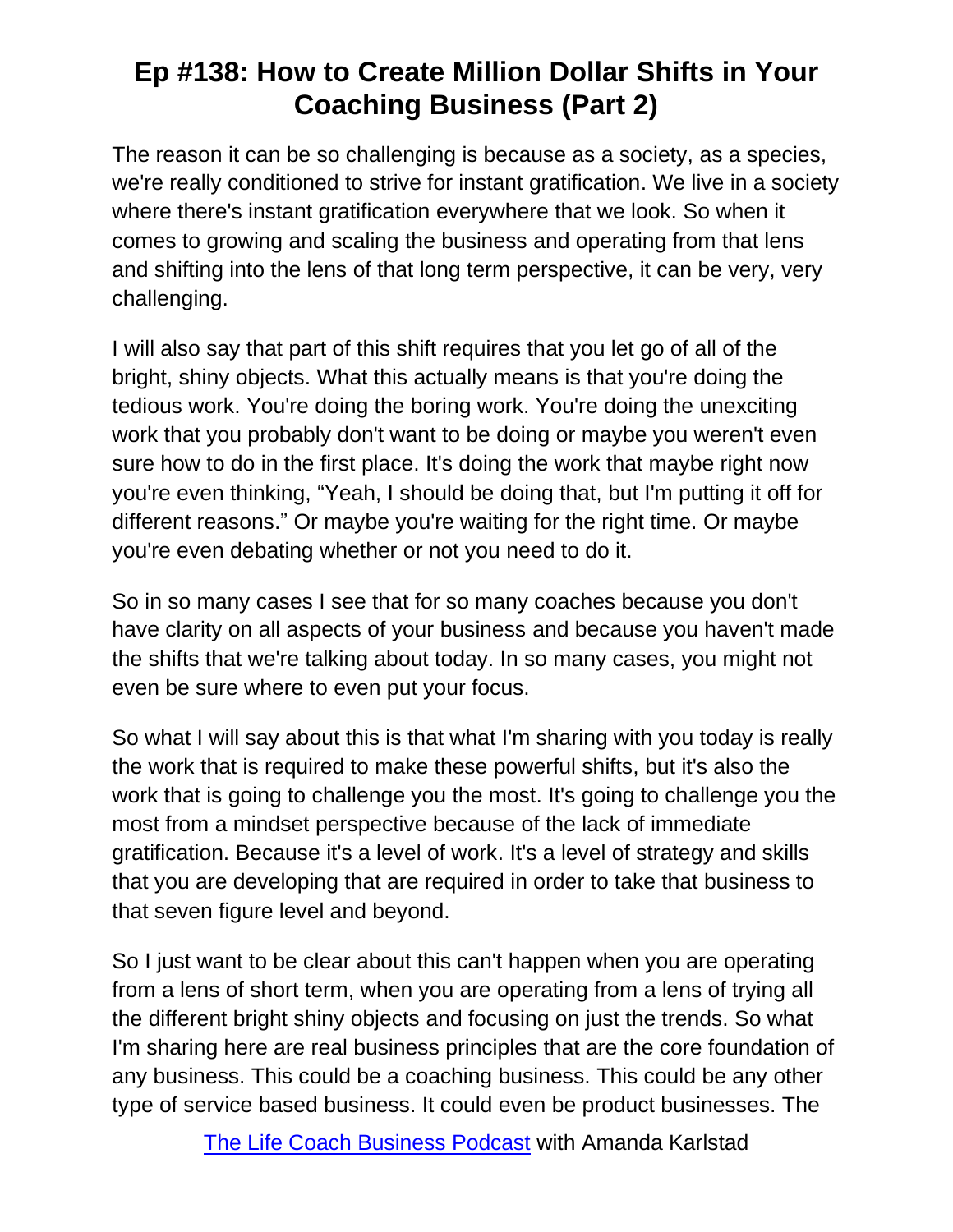truth is that there are key components and key shifts that must happen for you as the leader of your business.

When you make these shifts, when you look at these elements, and when you implement these things in your business, you'll realize that it requires a much higher level of thought. It requires a much higher level of decision making and intention and overall skill in the different areas. This is why it's also the work that is the most important when it comes to the overall health and to the overall sustainability of your business.

So let me be clear what I mean when I say the work. The work that I'm talking about here is really the nuts and bolts of the business. It's the tangible pieces of the business. So things like your actual marketing and your marketing strategy.

So as I say that I'm talking about marketing in a way that goes way beyond just posting on social media. It's really about creating a marketing system, a marketing ecosystem within your business where all the different parts of the business—your content, your branding, your program, your messaging—all of those different pieces, they all support one another, and they create an ecosystem within your business that supports all of the other parts of the business. They strengthen the other parts of the business as well.

So it's ensuring that all elements are in alignment in the business. It's ensuring that your offer and who you're speaking to and the clients that you most want to work with. It's ensuring that you are in full alignment in all of those key areas.

It's also about ensuring that you have proper systems in place. So systems that not only allow you to attract the most ideal clients to your business and position you and your offer as the solution to your most ideal client's biggest challenge or their biggest problem, but that you can also deliver your program and facilitate a deep transformation for your clients in your program. That no matter what type of business model you're offering that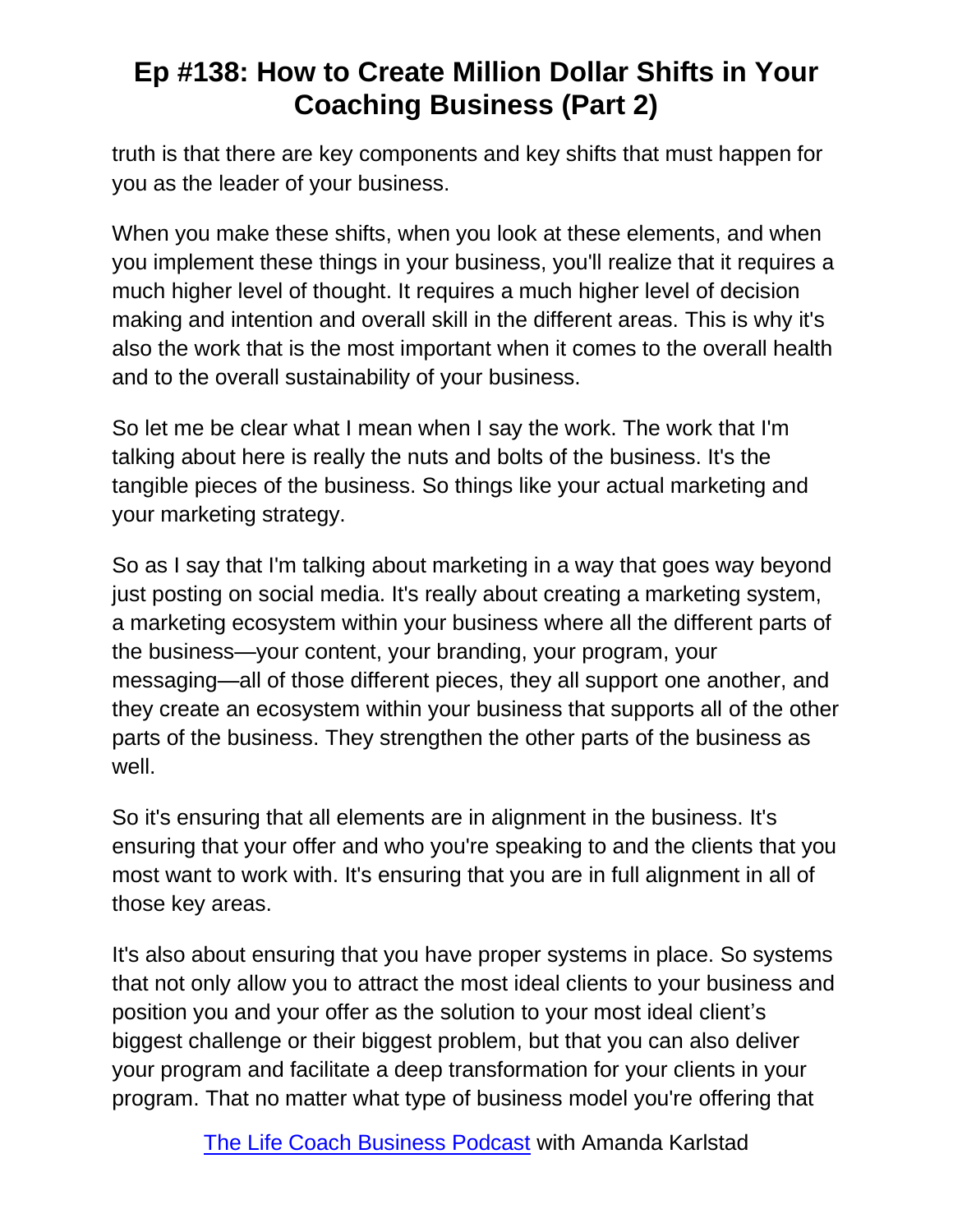you are able to offer them a container and a program that truly helps them achieve the results that they want.

What I found with my clients and taking them through the process that I teach that really takes and encapsulates all of these elements and really ensures that they're building the proper foundation is that this process is also the process, it's also the work that tends to bring up the most stuff.

The stuff that you might be avoiding. The stuff that you haven't quite just dealt with yet. The stuff that's probably been there for a while, but you haven't really addressed it head on or maybe you haven't needed to and maybe you chose to, for whatever reason. But it's the stuff that will come up when you are doing this deep inner work, when you are doing this intense strategy work.

So as I mentioned before, there are some core elements, some key areas in the business that it doesn't matter what niche you're in, it doesn't matter what your program is, it doesn't matter who your audience is, or who your most ideal client is, these things must be in place. These shifts must be happening. Because if they are not happening and if these elements are not in place, the business cannot and will not grow.

So the first element is really your mindset. It's the level of mindset that you as the owner, as the CEO of the business, that level of mindset that you choose to operate from primarily. It's why playing the long game and operating from a long game mindset is so important.

It also includes the becoming and the process of becoming the leader that your business needs. What a multiple six/seven figure business needs from you, as the leader, is, quite frankly, much, much different from what it needs from you in those earlier stages.

But I will say that if you're listening to this right now and even if you're in those earlier stages, the more that you step into this and become that leader sooner rather than later is when you're going to start to see that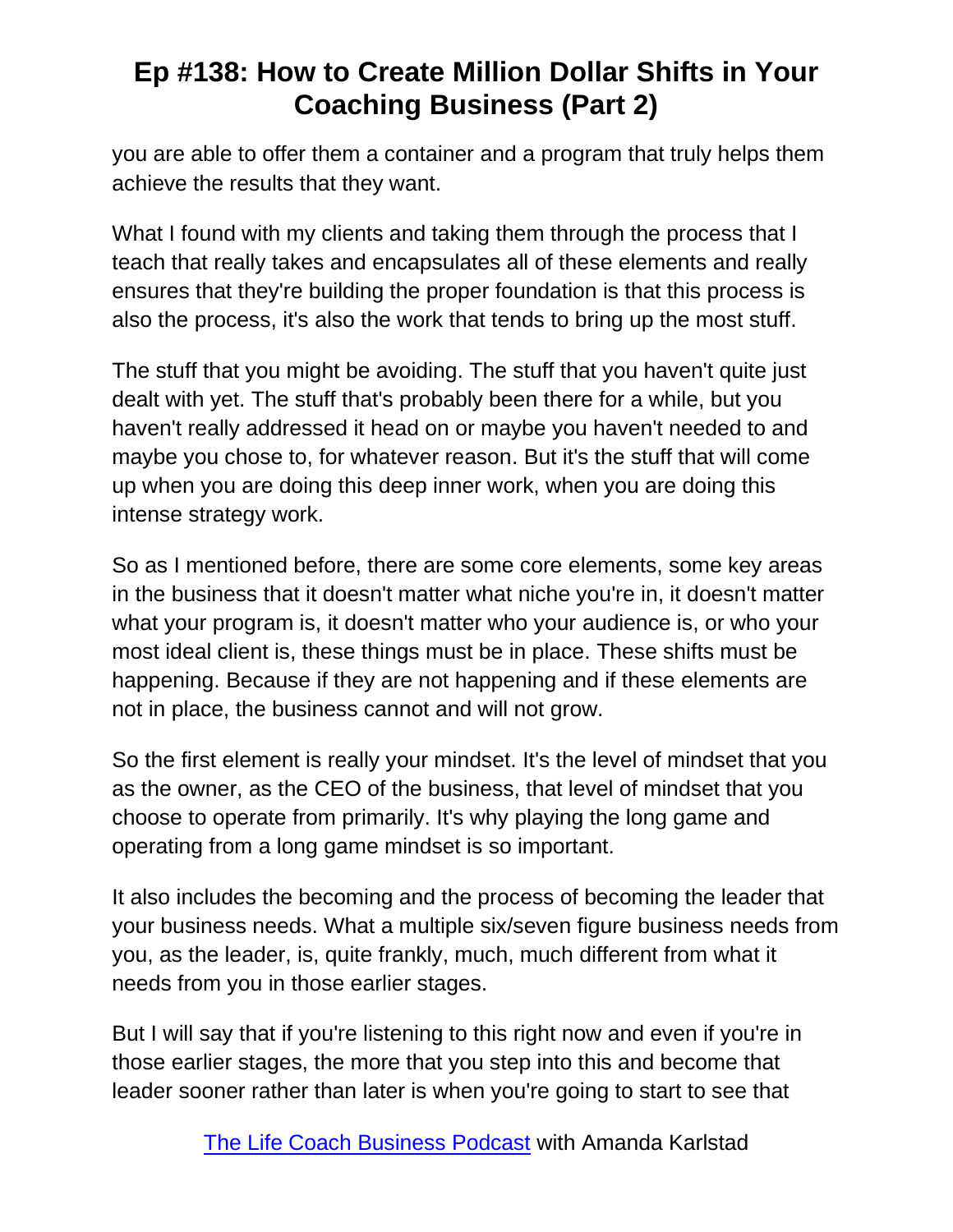growth occur. That is when you're going to start seeing the results that you're hoping for. It's when you become that leader first when those results will follow.

So the first shift is that you have to first operate and become the level of leader that your business needs in order to grow to that higher level. In order to do that, you also have to be willing to let go of who you've always been. You have to be willing to let go of all of the stories and the narratives and all of the ways that you've been playing small. You have to be willing to let go of any excuses as to why you can't experience the level of success that you most want. You have to be willing to learn and become who you need to be in order to lead your business to that next level.

All right, so the next shift that you must make in order to build or scale a seven figure and beyond coaching business is that you must have a holistic marketing strategy in place. This strategy is so vitally important and has to ensure that you're attracting the most ideal clients to you.

Now, something that I want to say about this and that I see happen really across the industry, and the coaching industry in particular, is this is the area where I see many, many coaches get off track. Who get very lost in shiny objects, who get lost in the different strategies, or get lost in knowing where to even start.

What I will say about this is that it's such a huge piece to the overall success of the business. In fact, I believe and know that your marketing, and how you communicate, and how you show up to your audience, how your audience perceives you, and how you reach your audience consistently is by far one of the most important aspects to your success. It's literally the lifeblood of your business.

But it's also one of the things that I see most coaches spinning their wheels on and doing things that aren't really moving the needle. Things like thinking that posting on social media alone and hustling and putting out a ton and tons of content is the secret. But the truth is that unless you have a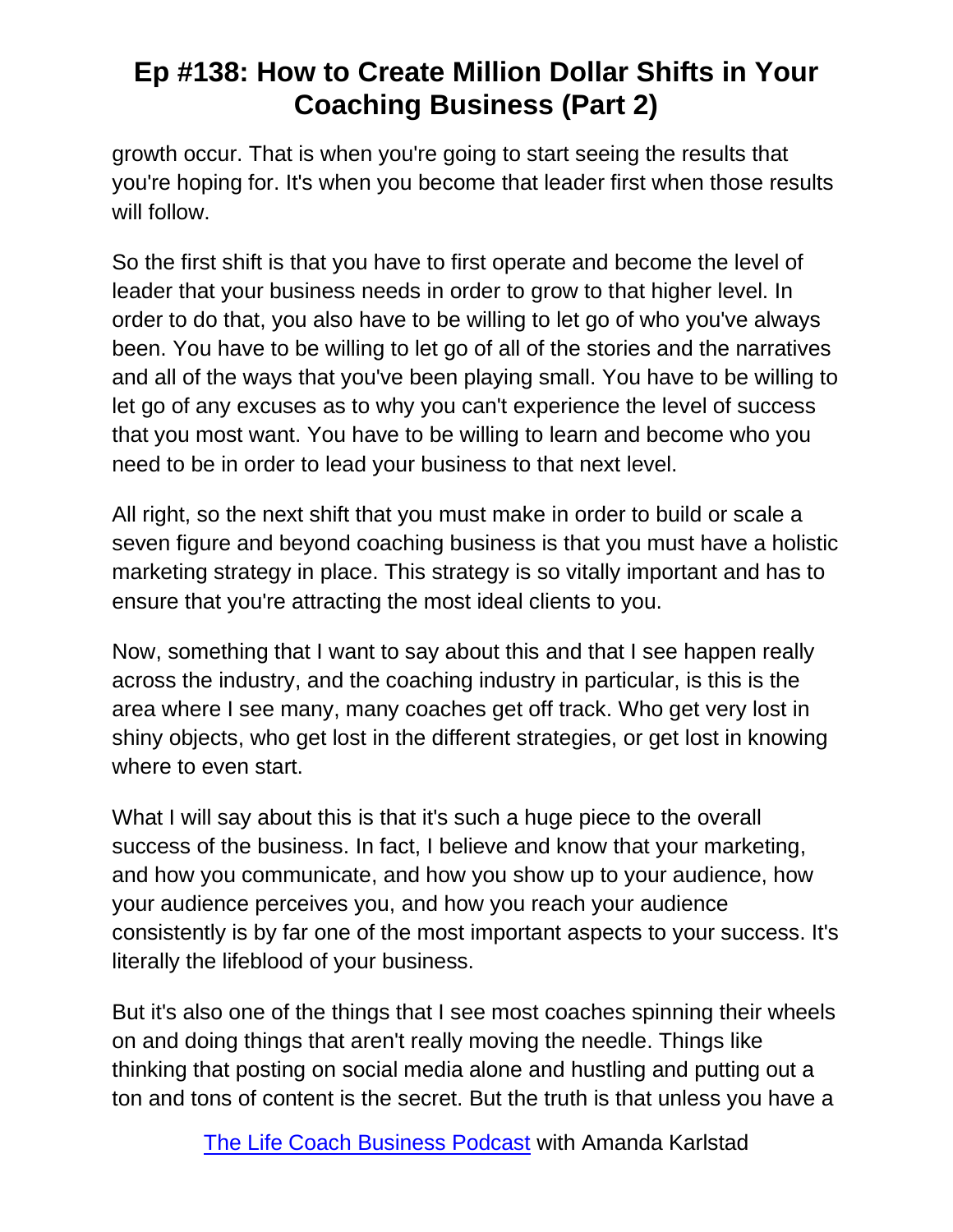solid strategy and you're optimizing that strategy in your business, there will come a point in the business where it will be very difficult to get your business to the million dollar level and beyond.

So, what I will say here is that while organic social media, while it can definitely be a starting point, the truth is that it will only get you so far. For most coaches, unless you already have an established audience, unless you have a large following, it is very difficult to grow and for sure scale your business, if you're relying solely on organic social media.

So this is one of the reasons why what I teach all of my clients and what we implement in all of their business is a holistic growth strategy that includes organic social media and a robust marketing strategy that will actually drive the level of growth that's necessary to hit that million dollar plus level.

So a huge shift to make if you desire to grow and scale your business to that seven figure plus level is that you must have a holistic and a cohesive marketing growth strategy in place that will support that level of growth. Because unless you implement this in your business, there will be a limit to the capacity to which you will grow if you don't have this working in your business okay.

So the next shift that you must make is you must have what I call a seven figure foundation in your business. Okay. This includes things like having an irresistible offer. This means having your positioning and your branding, and being able to speak to the right audience, and speaking in a way that your audience understands that you have the solution to their problem is very, very important.

It also means that having the right business model that makes sense for not only your clients, but also for your business has to be in place. It's also about knowing when to incorporate different program models and when to move into more leveraged programs and really understanding the behind the scenes of that and what that means for your business when you look at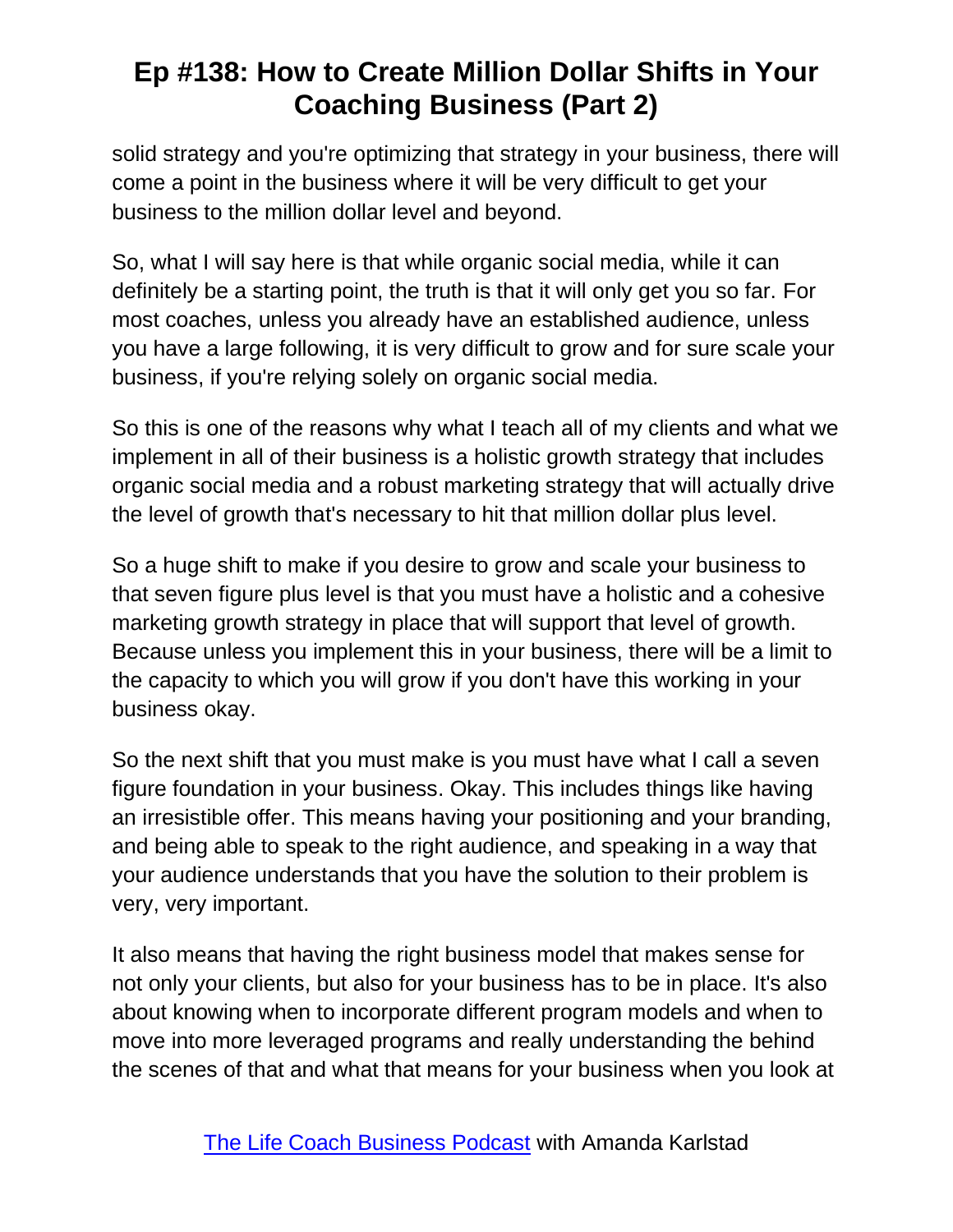the delivery of that program, when you look at the revenue, when you look at the sustainability of that.

So all of these elements are extremely important when it comes to building that solid foundation that allows for and supports that high level of growth. So it's one of the things that because I coach and mentor and advise so many different types of coaches in so many different types of niches that have so many different types of programs and offers and different business models.

That one of the things that I have learned is it's very important that if you're a coach and you are an entrepreneur that you understand that how you're structuring your business, how you're offering your programs, how you are helping your clients achieve the results that they want is very important. It's important to understand the different ways to do that and how you're able to scale that. So this is one of the reasons why I believe that having expert support, somebody that really understands this, is so vitally important.

All right, so the next shift that you must make in order to create million dollar plus shifts in your business is really your support. It's your operations. It's your team. This is really a big focus for clients in my High Level Mastermind who are in the process of scaling their businesses to that multiple six figure level, to that seven figure level and ultimately beyond is that there comes a point in time where you must have solid support.

When I say this, I'm not only talking about your team. That is definitely a big part of this, but it's also the system's. It's also the processes that you have in place in the business that allow you to be able to focus on those higher level activities, on those bigger picture priorities.

It's a shift where typically for all of my high level clients when they go through this shift, especially when they start to move away from so much of the doing in the business, and they start to delegate more of that doing, which ultimately frees them up to focus on those bigger picture priorities, on the vision of the business, on the strategy of the business, and the content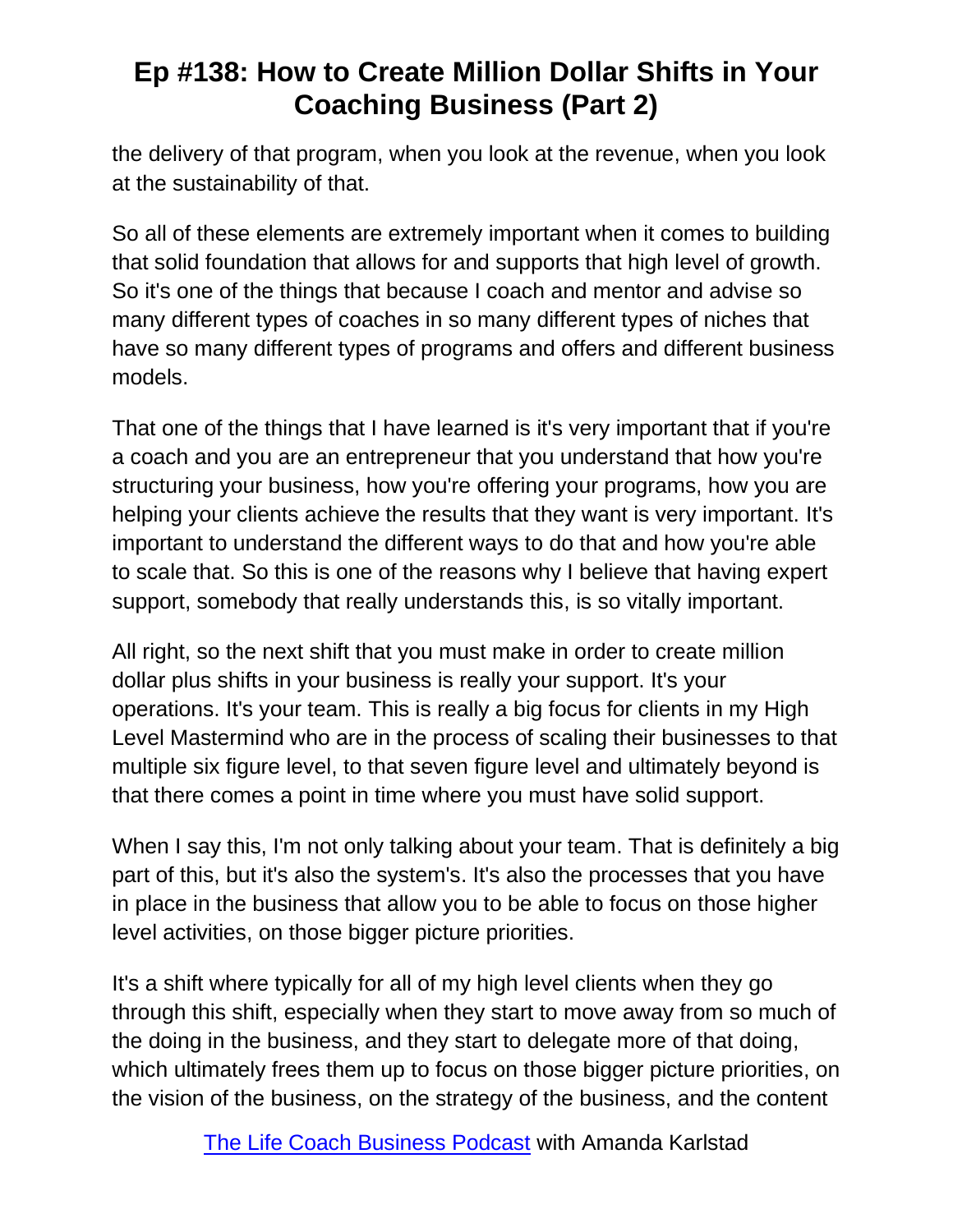and the messaging. Where it really allows them to operate in their zone of genius and focus on the coaching and creating assets in the business that facilitate deep transformation for their clients that also produce results and really supports their clients.

So it's for all of these reasons that it's really important that if you want to create a million dollar business, one of the shifts that you must make is that you have to shift from being the doer in your business, from being what I call the technician in your business to the one that is delegating more of those doing things and shifting into becoming a true CEO. Becoming that visionary, the CEO that drives the strategy, that drives the right priorities forward in the business. Also, at the same time, allows for you to focus on your zone of genius and focus on content and creative assets that ultimately bring value to the market.

All right, the next shift that you must make if you want to take your business to a million dollars and beyond is that you must have both a long term and a short term vision that is supported by a very clear and very cohesive and holistic strategy. So I talked about this a little bit earlier. But as your business grows, especially once you start moving beyond your first six figures and you start scaling into those multiple six figures and into the high six figures and eventually seven figures, your vision, and the impact that you want to make becomes even more important.

The reason that it becomes even more important as your business continues to grow is that in order to take the business to a million dollars and beyond, you have to be very focused. As a CEO, one of your responsibilities is to be very focused and disciplined in your vision, in what you're creating.

So that you can not only communicate that powerfully to the market and to your audience, but also be able to powerfully communicate that to your team. So that they can understand and buy in to the vision of the business. So they can execute on the things that you need them to execute on. So part of this shift is also developing and upping your skill level in terms of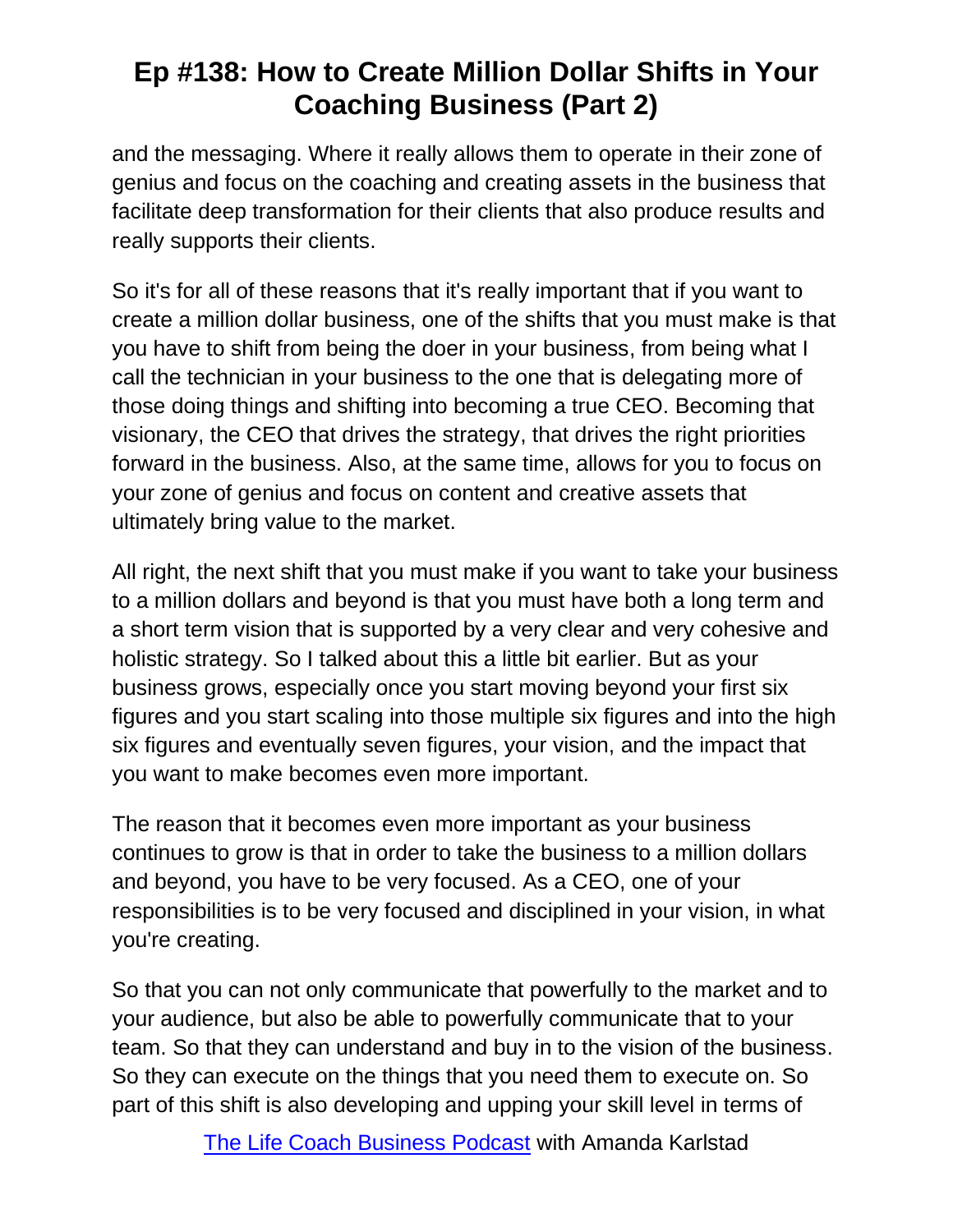strategy and being able to operate from and creating a true business foundation.

So back to what I spoke about earlier, it's about building a true seven figure foundation that is really capable of holding and supporting that level of growth. With that long term strategy is also the ability to be very clear in your short term strategy and also in your vision.

I will tell you that this is very important because what I have observed with most coaches is that because they aren't fully clear on what their long term vision is, what tends to happen is that hinders them from also being clear on the actual strategy, on the actual actions and the things that need to be implemented, which also clouds what they're doing from that short term perspective.

So, again, this is an area that I see many, many coaches where they become stuck, and they stay stuck for very long. For a lot of my clients, I will tell you this is exactly the point where they come into my program.

Where one of the things that we go to work on immediately is getting that clarity, is getting clarity in all of the areas that they need to get clarity on and to start building out that long term vision, that long term strategy. But also backing that down into the short term and building out a strategy in the short term that really positions them to grow in the moment, but also really sets them up to scale to that seven figure level and beyond.

All right, the last shift that I want to share with you today in order to create a million dollar shift in your business centers around money and specifically your relationship with money and with your finances. When I say this, there's so much that can be unraveled when we're talking about money and we're talking about finances. Down to how you're managing your finances, how you're managing investments in the business, how you're managing your money in a way that produces an ROI. It's how you're managing your mindset around your finances.